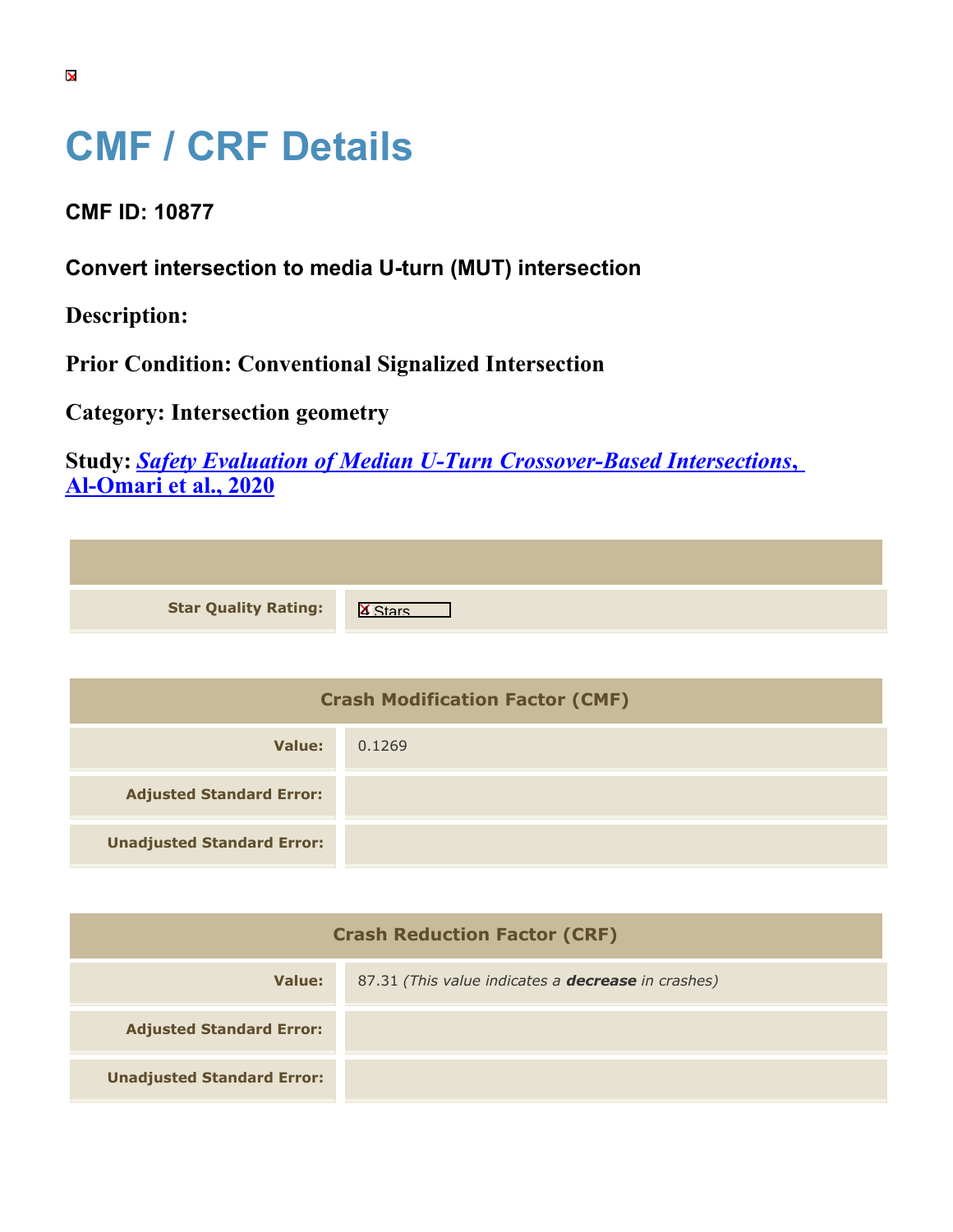| <b>Applicability</b>                    |                                                       |
|-----------------------------------------|-------------------------------------------------------|
| <b>Crash Type:</b>                      | Other                                                 |
| <b>Crash Severity:</b>                  | All                                                   |
| <b>Roadway Types:</b>                   | Not specified                                         |
| <b>Number of Lanes:</b>                 |                                                       |
| <b>Road Division Type:</b>              | Divided by Median                                     |
| <b>Speed Limit:</b>                     |                                                       |
| <b>Area Type:</b>                       | Urban and suburban                                    |
| <b>Traffic Volume:</b>                  |                                                       |
| <b>Time of Day:</b>                     | All                                                   |
| If countermeasure is intersection-based |                                                       |
| <b>Intersection Type:</b>               | Roadway/roadway (not interchange related)             |
| <b>Intersection Geometry:</b>           | $4$ -leg                                              |
| <b>Traffic Control:</b>                 | Signalized                                            |
| Made of Depart ToolCC a Mades           | $10257$ to $72074$ Append Augusta Delu Turffie (AADT) |

| <b>Traffic Control:</b>           | Signalized                                         |
|-----------------------------------|----------------------------------------------------|
| <b>Major Road Traffic Volume:</b> | 19267 to 72074 Annual Average Daily Traffic (AADT) |
| <b>Minor Road Traffic Volume:</b> | 1204 to 58591 Annual Average Daily Traffic (AADT)  |

| <b>Development Details</b>       |                |
|----------------------------------|----------------|
| <b>Date Range of Data Used:</b>  | 2008 to 2017   |
| <b>Municipality:</b>             |                |
| State:                           | MI, NC, OH     |
| <b>Country:</b>                  |                |
| <b>Type of Methodology Used:</b> | $\overline{7}$ |